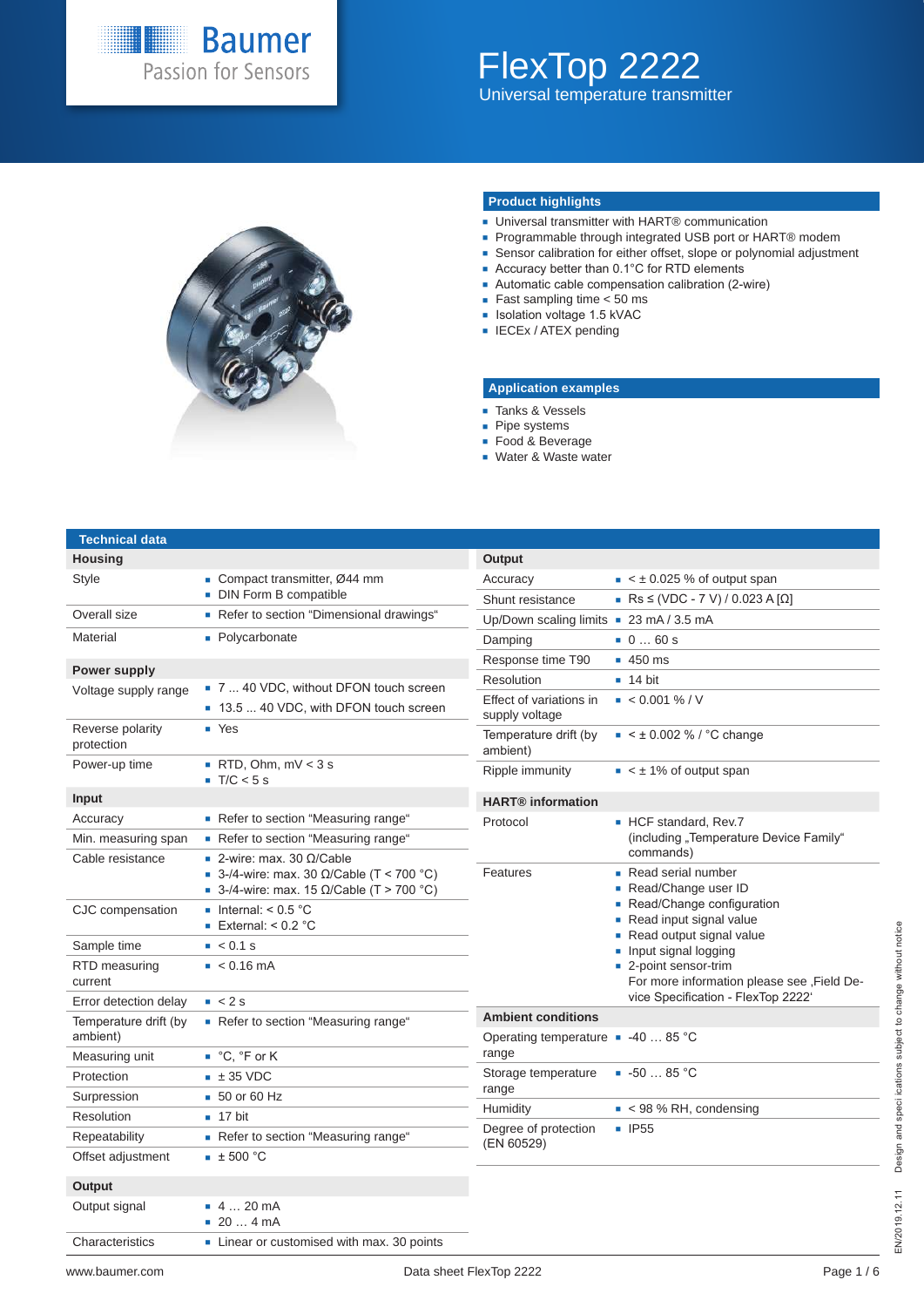Universal temperature transmitter

| Technical data                  |                   |
|---------------------------------|-------------------|
| <b>Compliance and approvals</b> |                   |
| FMC.                            | $\blacksquare$ FN |

| EMC                  | • EN 61326-1:2013 (Class A, Industrial)<br>■ DNVGL-CG-0339:2015 (Class A)<br>• Namur NE21:2012 (1)<br>$\blacksquare$ EN 50121-3-2:2016 |
|----------------------|----------------------------------------------------------------------------------------------------------------------------------------|
| Explosion protection | $\blacksquare$ ATEX (pending)<br>$\blacksquare$ IECEx (pending)                                                                        |

| <b>Factory settings</b>     |                           |
|-----------------------------|---------------------------|
| Type                        | Pt100                     |
| Unit                        | $\bullet$ °C              |
| Measuring span              | $\blacksquare$ 0.0100.0   |
| Connection                  | $\blacksquare$ 2-wire     |
| Cable resistance            | $\blacksquare$ 0 $\Omega$ |
| Damping                     | $\blacksquare$ 0 s        |
| Sensor break detec-<br>tion | $\sqrt{23}$ mA            |

#### (1) Voltage interruptions: 15 ms

#### **Dimensional drawings**



#### **Description**

The FlexTop 2222 is a 4…20 mA loop-powered, configurable universal transmitter with galvanic isolation between input and output. The input can be configured for RTD or T/C sensors, resistance, current or voltage signals.

Either 2-, 3- or 4-wire connection can be selected for the resistance input. The built-in temperature sensor or an external RTD element can be used to compensate for "cold junction" (CJC) if ther-mocouples are connected.

The HART® communication feature online process calibration and adjustment, transmitter configuration and multiple process control in 2wire networks.

The configuration is done with a standard HART® modem. Alternatively the configuration is done with the FlexProgram were the connection is established using an USB cable directly mounted between the FlexTop and a PC.

The FlexTop 2222 is embedded in silicone which makes it resistant to humid environments. It is ready for direct display mounting through UnitCom cable. Furthermore it has a 6.5 mm center hole for fast sensor replacement and spring loaded mounting screws which ensures a safe fastening even in vibrating environments.

| <b>Measuring range</b> |                 |                           |                                |             |              |                    |                     |                                         |  |  |
|------------------------|-----------------|---------------------------|--------------------------------|-------------|--------------|--------------------|---------------------|-----------------------------------------|--|--|
| <b>Type</b>            | <b>Standard</b> | <b>Measuring</b><br>range | Min.<br>mea-<br>suring<br>span | <b>Type</b> | Range        | Repeatabi-<br>lity | Input ac-<br>curacy | Input temperature<br>drift (by ambient) |  |  |
| Pt25  Pt1000           | DIN/            | $-200850 °C$              | 10 °C                          | Pt100-Pt200 | $-200200 °C$ | $\leq \pm 0.03$ °C | $\leq \pm 0.05$ °C  | $\leq \pm 0.01$ °C/°C change            |  |  |
|                        | EN/IEC<br>60751 |                           |                                |             | 200850 °C    |                    | $\leq \pm 0.06$ °C  | $\leq \pm 0.015$ °C/°C change           |  |  |
|                        |                 |                           |                                | Pt500       | $-200200 °C$ | $\leq \pm 0.07$ °C | $\leq \pm 0.14$ °C  | $\leq \pm 0.04$ °C/°C change            |  |  |
|                        |                 |                           |                                |             | 200850 °C    | $\leq \pm 0.09$ °C | $\leq \pm 0.18$ °C  | $\leq \pm 0.05$ °C/°C change            |  |  |
|                        |                 |                           |                                | Pt1000      | $-200200 °C$ | $\leq \pm 0.04$ °C | $\leq \pm 0.07$ °C  | $\leq \pm 0.02$ °C/°C change            |  |  |
|                        |                 |                           |                                |             | 200  850 °C  |                    | $\leq \pm 0.09$ °C  | $\leq \pm 0.025$ °C/°C change           |  |  |
| Pt25  Pt1000           | $a=$            | $-150650 °C$              | 10 °C                          | Pt100-Pt200 | $-150650 °C$ | $\leq \pm 0.03$ °C | $\leq \pm 0.05$ °C  | $\leq \pm 0.013$ °C/°C change           |  |  |
|                        | 0.003902        |                           |                                | Pt500       | $-150200 °C$ | $\leq \pm 0.07$ °C | $\leq \pm 0.14$ °C  | $\leq \pm 0.04$ °C/°C change            |  |  |
|                        |                 |                           |                                |             | 200  650 °C  | $\leq \pm 0.08$ °C | $\leq \pm 0.16$ °C  | $\leq \pm 0.044$ °C/°C change           |  |  |
|                        |                 |                           |                                | Pt1000      | $-150200 °C$ | $\leq \pm 0.04$ °C | $\leq \pm 0.07$ °C  | $\leq \pm 0.019$ °C/°C change           |  |  |
|                        |                 |                           |                                |             | 200650 °C    |                    | $\leq \pm 0.08$ °C  | $\leq \pm 0.022$ °C/°C change           |  |  |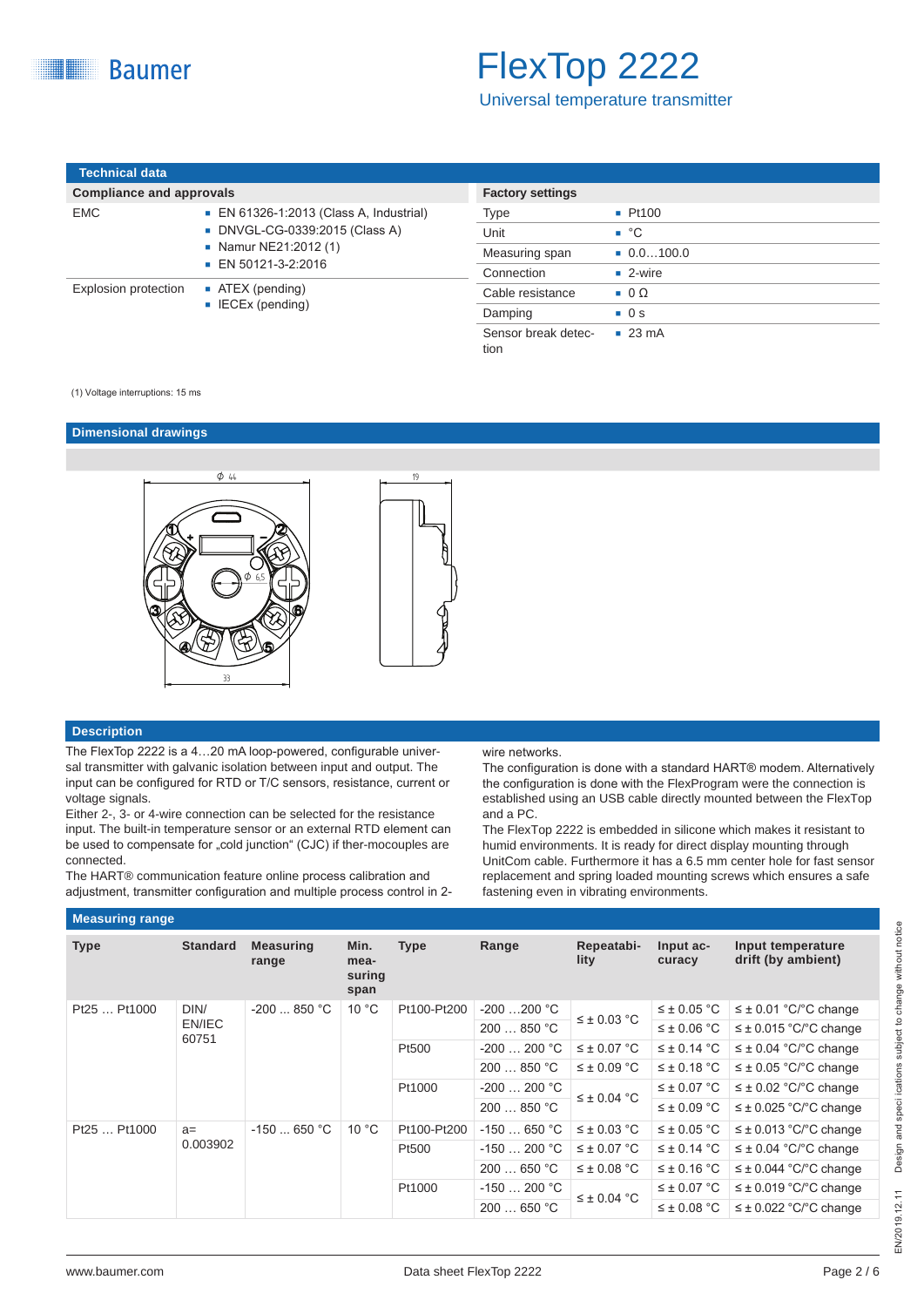

Universal temperature transmitter

|                | <b>Measuring range</b> |                           |                                |                             |                        |                    |                     |                                         |  |
|----------------|------------------------|---------------------------|--------------------------------|-----------------------------|------------------------|--------------------|---------------------|-----------------------------------------|--|
| <b>Type</b>    | <b>Standard</b>        | <b>Measuring</b><br>range | Min.<br>mea-<br>suring<br>span | <b>Type</b>                 | Range                  | Repeatabi-<br>lity | Input ac-<br>curacy | Input temperature<br>drift (by ambient) |  |
| Pt25  Pt1000   | $a=$                   | -200  720 °C              | 10 °C                          | Pt100-Pt200                 | $-200200 °C$           |                    | $\leq \pm 0.04$ °C  | $\leq \pm 0.01$ °C/°C change            |  |
|                | 0.003916               |                           |                                |                             | 200  720 °C            | $\leq \pm 0.03$ °C | $\leq \pm 0.05$ °C  | $\leq \pm 0.013$ °C/°C change           |  |
|                |                        |                           |                                | Pt500                       | $-200200 °C$           | $\leq \pm 0.07$ °C | $\leq \pm 0.14$ °C  | $\leq \pm 0.04$ °C/°C change            |  |
|                |                        |                           |                                |                             | 200  720 °C            | ≤ ± 0.08 °C        | $\leq \pm 0.16$ °C  | $\leq \pm 0.045$ °C/°C change           |  |
|                |                        |                           |                                | Pt1000                      | $-200200 °C$           |                    | $\leq \pm 0.07$ °C  | $\leq \pm 0.019$ °C/°C change           |  |
|                |                        |                           |                                |                             | 200  720 °C            | $\leq \pm 0.04$ °C | $\leq \pm 0.08$ °C  | $\leq \pm 0.022$ °C/°C change           |  |
| Pt25  Pt1000   | $a=$                   | $-200$ 660 °C             | 10 °C                          | Pt100-Pt200                 | $-200200 °C$           |                    | $\leq \pm 0.05$ °C  | $\leq \pm 0.01$ °C/°C change            |  |
|                | 0.003920               |                           |                                |                             | 200  660 °C            | $\leq \pm 0.03$ °C | $\leq \pm 0.06$ °C  | $\leq \pm 0.013$ °C/°C change           |  |
|                |                        |                           |                                | Pt500                       | $-200200 °C$           | $\leq \pm 0.07$ °C | $\leq \pm 0.14$ °C  | $\leq \pm 0.04$ °C/°C change            |  |
|                |                        |                           |                                |                             | 200  660 °C            | $\leq \pm 0.08$ °C | $\leq \pm 0.16$ °C  | $\leq \pm 0.045$ °C/°C change           |  |
|                |                        |                           |                                | Pt1000                      | $-200200 °C$           |                    | $\leq \pm 0.07$ °C  | $\leq \pm 0.019$ °C/°C change           |  |
|                |                        |                           |                                |                             | 200  660 °C            | $\leq \pm 0.04$ °C | $\leq \pm 0.08$ °C  | $\leq \pm 0.022$ °C/°C change           |  |
| Ni25  Ni1000   | <b>DIN</b>             | $-60$ 250 °C              | $10^{\circ}$ C                 | Ni100-Ni200                 | $-60$ 100 $^{\circ}$ C |                    | $\leq \pm 0.05$ °C  | $\leq \pm 0.01$ °C/°C change            |  |
|                | 43760                  |                           |                                |                             | 100  250 °C            | $\leq \pm 0.03$ °C | $\leq \pm 0.04$ °C  | $\leq \pm 0.006$ °C/°C change           |  |
|                |                        |                           |                                | <b>Ni500</b>                | $-60$ 100 $^{\circ}$ C | $\leq \pm$ 0.06 °C | $\leq \pm 0.11$ °C  | $\leq \pm 0.03$ °C/°C change            |  |
|                |                        |                           |                                |                             | 100  250 °C            | $\leq \pm 0.04$ °C | $\leq \pm 0.08$ °C  | $\leq \pm 0.02$ °C/°C change            |  |
|                |                        |                           |                                | Ni1000                      | $-60$ 100 $^{\circ}$ C | $\leq \pm 0.03$ °C | $\leq \pm 0.06$ °C  | $\leq \pm 0.015$ °C/°C change           |  |
|                |                        |                           |                                |                             | 100  250 °C            | $\leq \pm 0.02$ °C | $\leq \pm 0.04$ °C  | $\leq \pm 0.01$ °C/°C change            |  |
| Cu25  Cu1000   |                        | -50  200 °C               | $10^{\circ}$ C                 | <b>Cu50</b>                 | $-50$ 100 °C           | $\leq \pm 0.04$ °C | $\leq \pm 0.08$ °C  | $\leq \pm 0.02$ °C/°C change            |  |
|                | 0.428<br>Ohm/°C        |                           |                                |                             |                        |                    |                     |                                         |  |
|                |                        |                           |                                | Cu100-<br>Cu <sub>200</sub> | $-50$ 100 °C           | $\leq \pm 0.02$ °C | $\leq \pm 0.04$ °C  | $\leq \pm 0.01$ °C/°C change            |  |
| B(PtRh30-Pt)   | <b>IEC 584</b>         | 100  1820 °C              | 200 °C                         |                             | 100  500 °C            | $\leq \pm 5$ °C    | $\leq \pm 10$ °C    | $\leq \pm 3.3$ °C/°C change             |  |
|                |                        |                           |                                |                             | 500  1000 °C           | $\leq \pm 1$ °C    | $\leq \pm 2.0$ °C   | $\leq \pm 0.6$ °C/°C change             |  |
|                |                        |                           |                                |                             | 1000  1820 °C          | $\leq \pm 0.6$ °C  | $\leq \pm 1.1$ °C   | $\leq \pm 0.33$ °C/°C change            |  |
| E(NiCr-CuNi)   | <b>IEC 584</b>         | -250  1000 °C             | 50 °C                          |                             | $-250 -40 °C$          | $\leq \pm 0.5$ °C  | $\leq \pm 1.03$ °C  | $\leq \pm 0.3$ °C/°C change             |  |
|                |                        |                           |                                |                             | $-40$ 150 °C           | $\leq \pm$ 0.1 °C  | $\leq \pm 0.19$ °C  | $\leq \pm 0.06$ °C/°C change            |  |
|                |                        |                           |                                |                             | 150  1000 °C           | $\leq \pm 0.07$ °C | $\leq \pm 0.14$ °C  | $\leq \pm 0.42$ °C/°C change            |  |
| J(Fe-CuNi)     | <b>IEC 584</b>         | -210  1200 °C             | 50 °C                          |                             | $-210 -40 °C$          | $\leq \pm 0.25$ °C | $\leq \pm 0.52$ °C  | $\leq \pm 0.16$ °C/°C change            |  |
|                |                        |                           |                                |                             | $-40$ 150 °C           | $\leq \pm 0.1$ °C  | $\leq \pm 0.21$ °C  | $\leq \pm 0.07$ °C/°C change            |  |
|                |                        |                           |                                |                             | 150  1200 °C           | $\leq \pm 0.09$ °C | $\leq \pm 0.18$ °C  | $\leq \pm 0.055$ °C/°C change           |  |
| K(NiCr-Ni)     | <b>IEC 584</b>         | -250  1370 °C             | 100 °C                         |                             | -250  -40 °C           | $\leq \pm 1$ °C    | $\leq \pm 2.04$ °C  | $\leq \pm 0.6$ °C/°C change             |  |
|                |                        |                           |                                |                             | $-40$ 150 °C           | $\leq \pm$ 0.15 °C | $\leq \pm$ 0.27 °C  | $\leq \pm 0.8$ °C/°C change             |  |
|                |                        |                           |                                |                             | 150  1370 °C           | $\leq \pm 0.13$ °C | $\leq \pm 0.25$ °C  | $\leq \pm 0.75$ °C/°C change            |  |
| L(Fe-CuNi)     | <b>DIN</b>             | -200  900 °C              | 50 °C                          |                             | $-20050$ °C            | $\leq \pm$ 0.17 °C | $\leq \pm 0.33$ °C  | $\leq \pm 0.1$ °C/°C change             |  |
|                | 43710                  |                           |                                |                             | 50620 °C               | $\leq \pm 0.1$ °C  | $\leq \pm 0.20$ °C  | $\leq \pm 0.06$ °C/°C change            |  |
|                |                        |                           |                                |                             | 620  900 °C            | $\leq \pm 0.09$ °C | $\leq \pm 0.17$ °C  | $\leq \pm 0.05$ °C/°C change            |  |
| N(NiCrSi-NiSi) | <b>IEC 584</b>         | -250  1300 °C             | 50 °C                          |                             | $-250 -40$ °C          | $\leq \pm 1.75$ °C | $\leq \pm 3.45$ °C  | $\leq \pm 1.0$ °C/°C change             |  |
|                |                        |                           |                                |                             | $-40500 °C$            | $\leq \pm 0.2$ °C  | $\leq \pm 0.40$ °C  | $\leq \pm 0.12$ °C/°C change            |  |
|                |                        |                           |                                |                             | 500  1300 °C           | $\leq \pm 0.13$ °C | $\leq \pm 0.26$ °C  | $\leq \pm 0.08$ °C/°C change            |  |
| R(PtRh13-Pt)   | <b>IEC 584</b>         | -50  1750 °C              | 100 °C                         |                             | $-50100$ °C            | $\leq \pm 1.35$ °C | $\leq \pm 2.7$ °C   | $\leq \pm 0.8$ °C/°C change             |  |
|                |                        |                           |                                |                             | 100  500 °C            | $\leq \pm 0.7$ °C  | $\leq$ ± 1.33 °C    | $\leq \pm 0.4$ °C/°C change             |  |
|                |                        |                           |                                |                             | 500  1750 °C           | $\leq \pm 0.45$ °C | $\leq \pm 0.9$ °C   | $\leq \pm 0.28$ °C/°C change            |  |
| S(PtRh10-Pt)   | <b>IEC 584</b>         | -50  1760 °C              | 100 °C                         |                             | -50 $\ldots$ 100 °C    | $\leq \pm 1.3$ °C  | $\leq \pm 2.5$ °C   | $\leq \pm 0.75$ °C/°C change            |  |
|                |                        |                           |                                |                             | 100 $\dots$ 500 °C     | $\leq \pm 0.7$ °C  | $\leq \pm 1.37$ °C  | $\leq \pm 0.41$ °C/°C change            |  |
|                |                        |                           |                                |                             | 500  1760 °C           | $\leq \pm 0.5$ °C  | $\leq \pm 1.01$ °C  | $\leq \pm 0.3$ °C/°C change             |  |
| T(Cu-CuNi)     | <b>IEC 584</b>         | $-250400 °C$              | 50 °C                          |                             | $-250 -40 °C$          | $\leq \pm 0.8$ °C  | $\leq \pm 1.6$ °C   | $\leq \pm 0.5$ °C/°C change             |  |
|                |                        |                           |                                |                             | $-40$ 100 °C           | $\leq \pm 0.15$ °C | $\leq \pm 0.29$ °C  | $\leq \pm 0.09$ °C/°C change            |  |
|                |                        |                           |                                |                             | 100 $\dots$ 400 °C     | $\leq \pm 0.1$ °C  | $\leq \pm 0.21$ °C  | $\leq \pm 0.065$ °C/°C change           |  |
| U(Cu-CuNi)     | <b>DIN</b>             | $-200600 °C$              | 50 °C                          |                             | $-20050$ °C            | $\leq \pm 0.25$ °C | $\leq \pm 0.5$ °C   | $\leq \pm 0.15$ °C/°C change            |  |
|                | 43710                  |                           |                                |                             | 50  300 °C             | $\leq \pm 0.13$ °C | $\leq \pm 0.25$ °C  | $\leq \pm 0.08$ °C/°C change            |  |
|                |                        |                           |                                |                             | 300  600 °C            | $\leq \pm 0.09$ °C | $\leq \pm 0.17$ °C  | $\leq \pm 0.05$ °C/°C change            |  |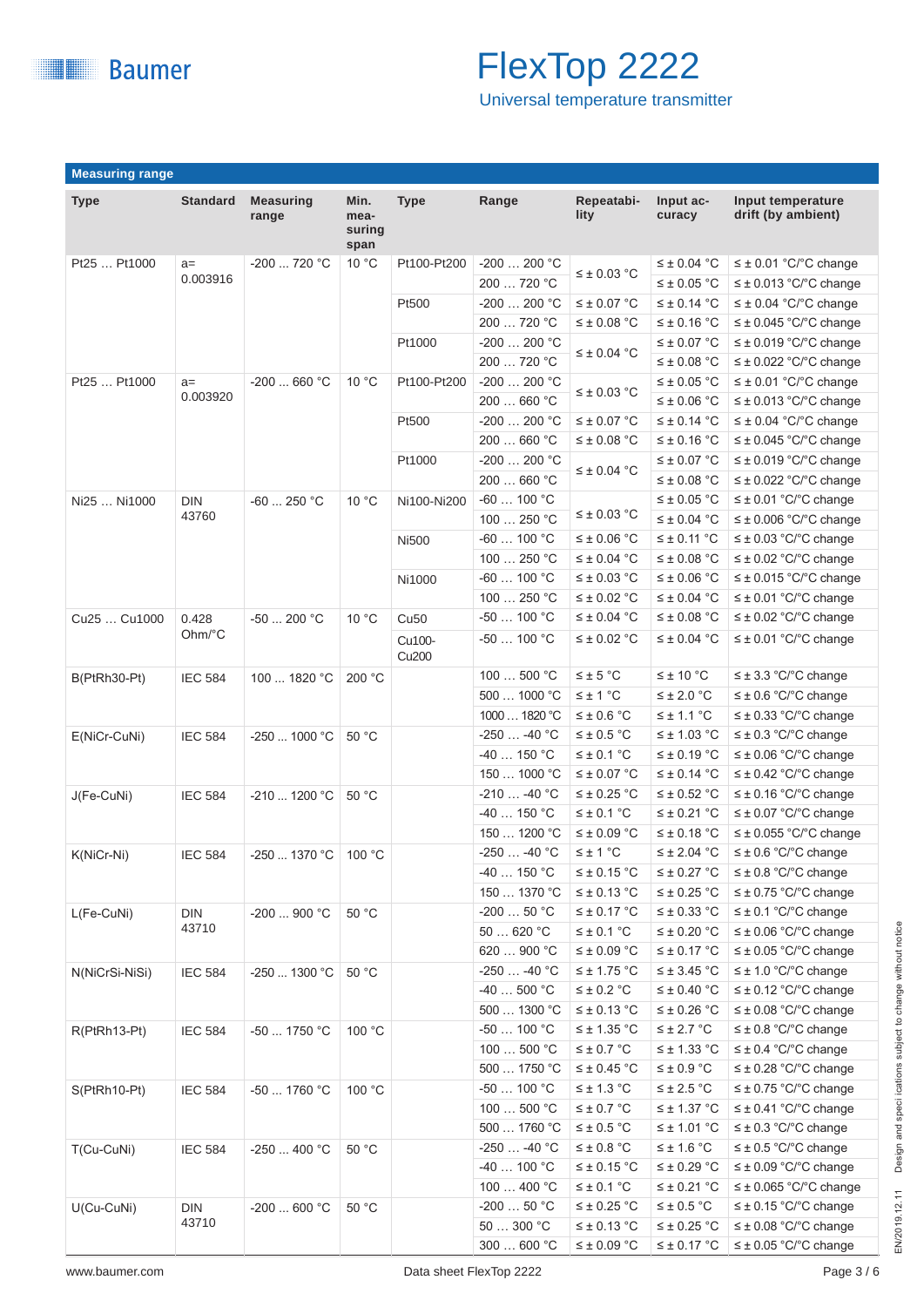

Universal temperature transmitter

| <b>Measuring range</b> |                    |                           |                                |             |                    |                         |                              |                                         |  |
|------------------------|--------------------|---------------------------|--------------------------------|-------------|--------------------|-------------------------|------------------------------|-----------------------------------------|--|
| <b>Type</b>            | <b>Standard</b>    | <b>Measuring</b><br>range | Min.<br>mea-<br>suring<br>span | <b>Type</b> | Range              | Repeatabi-<br>lity      | Input ac-<br>curacy          | Input temperature<br>drift (by ambient) |  |
| W5-Re (Type C)         | <b>ASTM</b>        | $0 \dots 2310 °C$         | 100 °C                         |             | 01750 °C           | $\leq \pm 0.4$ °C       | $\leq \pm 0.75$ °C           | $\leq \pm 0.22$ °C/°C change            |  |
|                        | 988                |                           |                                | 17502310 °C | $\leq \pm 0.55$ °C | $\leq \pm 1.09$ °C      |                              |                                         |  |
| W3-Re (Type D)         | <b>ASTM</b><br>988 | $0 \dots 2300 °C$         | 100 °C                         |             | 0400 °C            | $\leq \pm 0.5$ °C       | $\leq \pm 1$ °C              | $\leq \pm 0.3$ °C/°C change             |  |
|                        |                    |                           |                                | 4001200 °C  | $\leq \pm 0.26$ °C | $\leq \pm 0.52$ °C      | $\leq \pm 0.16$ °C/°C change |                                         |  |
|                        |                    |                           |                                |             | 12002300 °C        | $\leq \pm 0.5$ °C       | $\leq \pm 1$ °C              | $\leq \pm 0.3$ °C/°C change             |  |
| Linear voltage         |                    |                           | 5 mV                           |             | $-140140$ mV       | $\leq \pm 0.005$ mV     | $\leq \pm 10 \mu V$          | $\leq \pm 0.007$ mV/°C change           |  |
| Linear voltage         |                    |                           | 75 mV                          |             | $-5002000$ mV      | $\leq \pm 0.1$ mV       | $\leq \pm 125$ µV            | $\leq \pm 0.04$ mV/°C change            |  |
| Linear resistance      |                    |                           | $5\Omega$                      |             | $0390 \Omega$      | $\leq \pm 0.007 \Omega$ | $\leq \pm 15$ m $\Omega$     | $\leq \pm 0.004 \Omega$ C change        |  |
| Linear resistance      |                    |                           | $5\Omega$                      |             | $0820 \Omega$      | $\leq \pm 0.015 \Omega$ | $\leq \pm 30$ m $\Omega$     | $\leq \pm 0.007$ $\Omega$ C change      |  |
| Linear resistance      |                    |                           | 50 $\Omega$                    |             | $07000 \Omega$     | $\leq \pm 0.15 \Omega$  | $\leq \pm 250$ m $\Omega$    | $\leq \pm 0.07$ $\Omega$ /°C change     |  |

**Electrical connection**





**No cable compensation 3-wire cable compensation 4-wire cable compensation**







**Internal CJC-compensation External CJC-compensation, no cable compensation**



**External CJC-compensation, 3-wire cable compensation**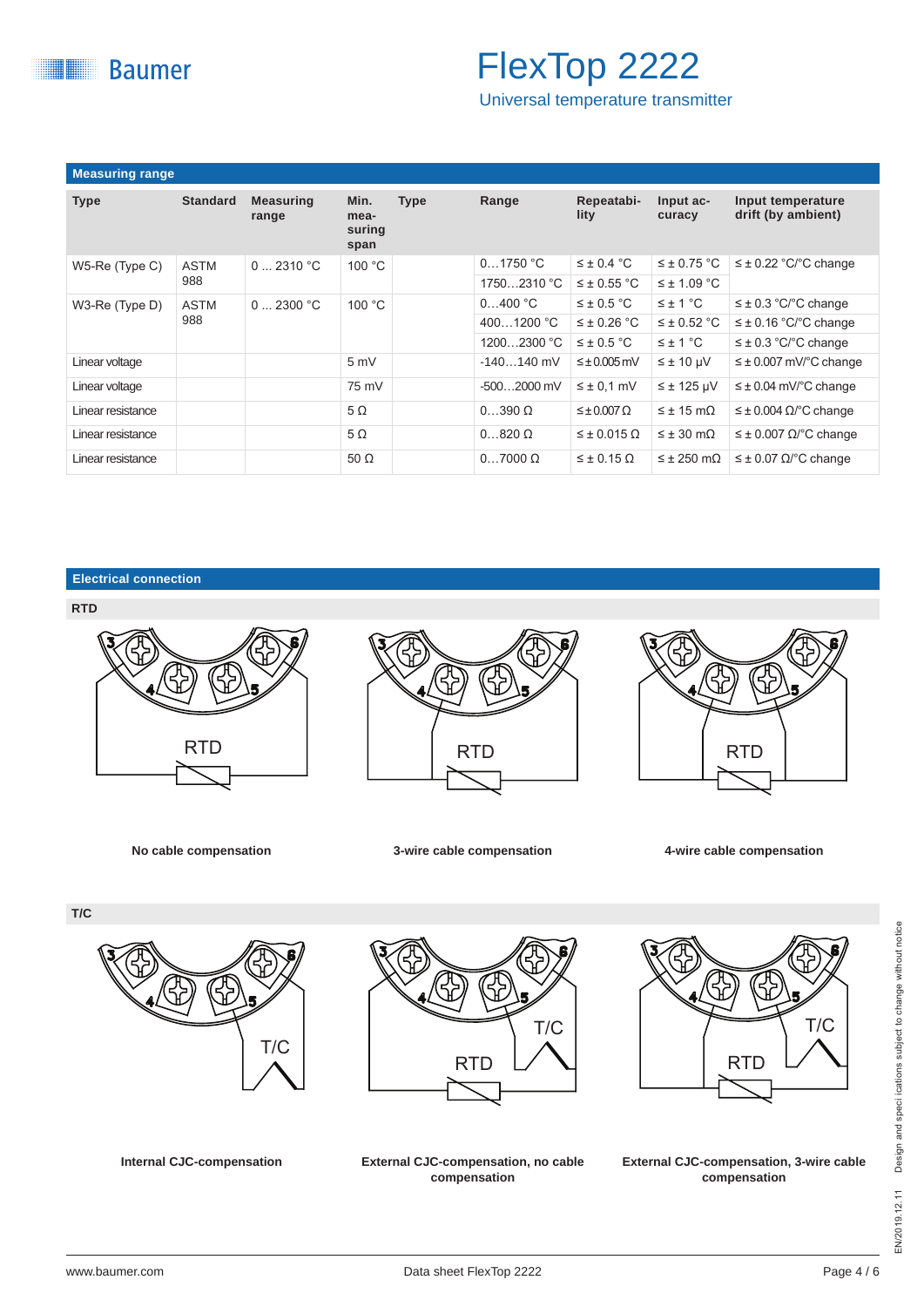

Universal temperature transmitter

#### **Electrical connection**









**No compensation 3-wire compensation for transfer resistance 4-wire compensation for transfer resistance**

**Resistance**



 $\overline{R}$   $\rightarrow$   $\begin{pmatrix} R & R & | & | & | & | & | & | \end{pmatrix}$ 



**No compensation 3-wire cable compensation 4-wire cable compensation**

**Voltage measurement**



**Current measurement**